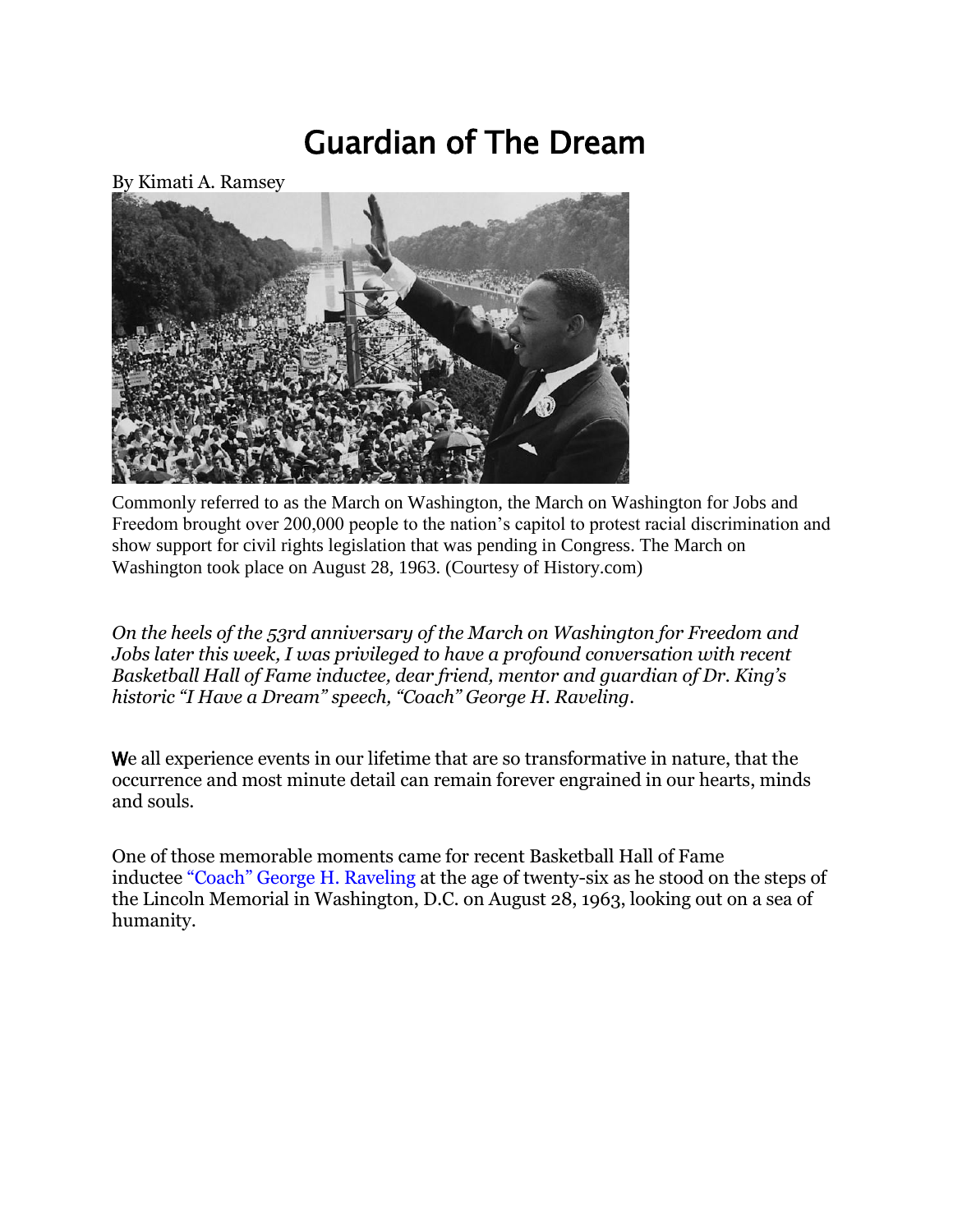

August 28, 1963 — George H. Raveling (lower right, foreground) just after Rev. Martin Luther King, Jr. (middle right) delivered his famous "I Have a Dream" speech during the March on Washington. (Johnson Publishing Company, LLC)

Before Raveling set out on a prolific career, garnering countless of accolades, becoming a trailblazing basketball coach, Nike's Director of International Basketball, an authentic leader, servant humanitarian and gracious mentor to many; he was just beginning his journey in navigating the "real world," after graduating three years prior from Villanova University with an Economics Bachelor of Science degree in hand and a fruitful collegiate basketball playing career in the record books.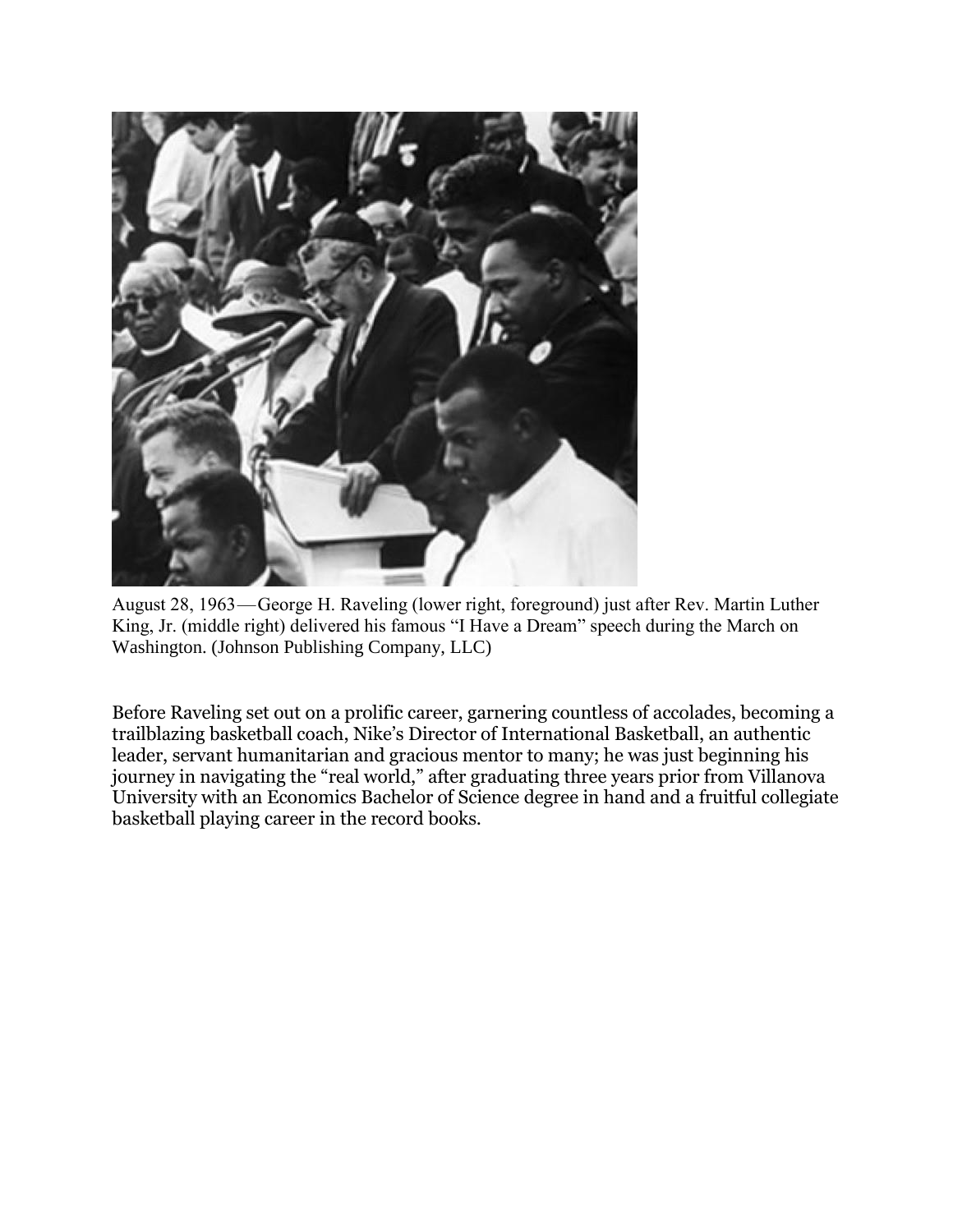

George H. Raveling with Coach Al Severance. Raveling received a scholarship in 1957 from Villanova University. During his four years, he had a stellar collegiate record setting basketball career and graduated in 1960 with a Bachelor of Science degree in Economics. (Courtesy of Villanova University Athletics)

Standing on the grounds of the Washington Monument at 6 feet 4 inches tall Raveling and his best friend Warren Wilson were approached by a March on Washington demonstration organizer on the evening of August 27th. The march became one of the largest political civil rights rallies in American history, creating a movement and using the nation's capital as a platform to protest against racial discrimination while also showing support for civil rights legislation that was pending in Congress.

That August 27th evening, the organizer asked Raveling and Wilson if they were planning on attending the demonstration proceedings the next day as they were in need of extra volunteers due to more gathers being in attendance than initially planned. The march ended up bringing over 200,000 people to the nation's capitol the next day.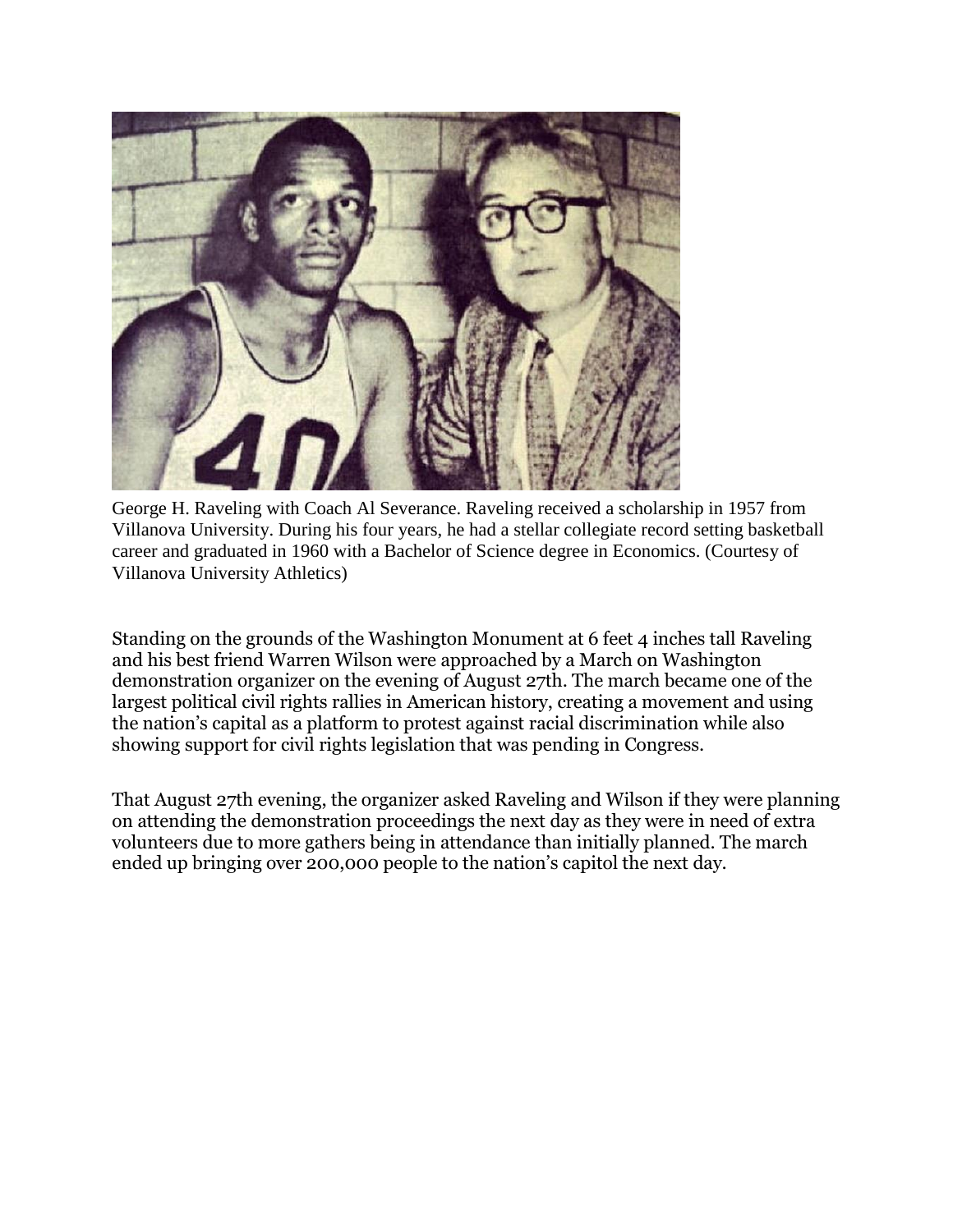

People of all ages and backgrounds participated in the March on Washington, a large scale protest which drew over 200,000 people to Washington D.C. on August 28, 1963. (Courtesy of History.com)

Raveling and Wilson's openness and simple response of yes to the opportunity to volunteer as well as arriving earlier than needed the next morning created the fateful scene for a memorable and historic split exchange on the Lincoln Memorial steps between an iconic global leader and activist by the name of Dr. Martin Luther King, Jr. and a gentle giant leader in the making named George H. Raveling.

However, to understand the magnitude and interweaving fate of this moment on August 28, 1963, and how life truly works in miraculous ways, we must take a deeper look into the life of Dr. King and George Raveling 48 hours prior to a day that went down as one of the greatest demonstrations for human rights in United States history.

Two days before the demonstration, Dr. King was prepping with his aides and striving to finalize the direction of the speech which he was scheduled to orate. [His council did not](https://www.theguardian.com/world/2013/aug/09/martin-luther-king-dream-speech-history)  [think he should use the lines "I have a dream" in his speech as they thought it](https://www.theguardian.com/world/2013/aug/09/martin-luther-king-dream-speech-history)  was *trite* and *cliche* [and had been used too many times prior. Dr. King's use of "I have a](https://www.theguardian.com/world/2013/aug/09/martin-luther-king-dream-speech-history)  [dream" was a theme that was featured in an address at a fundraiser a week](https://www.theguardian.com/world/2013/aug/09/martin-luther-king-dream-speech-history) earlier in [Chicago and months prior at rallies in Detroit and Selma.](https://www.theguardian.com/world/2013/aug/09/martin-luther-king-dream-speech-history) Dr. King wholeheartedly taking the feedback from his council led him to omit any reference to "I have a dream" in the entire document of the speech.

While Dr. King was preparing for the demonstration and the finalized strategy of the speech with his council team, Raveling was in Claymont, Delaware at Warren Wilson's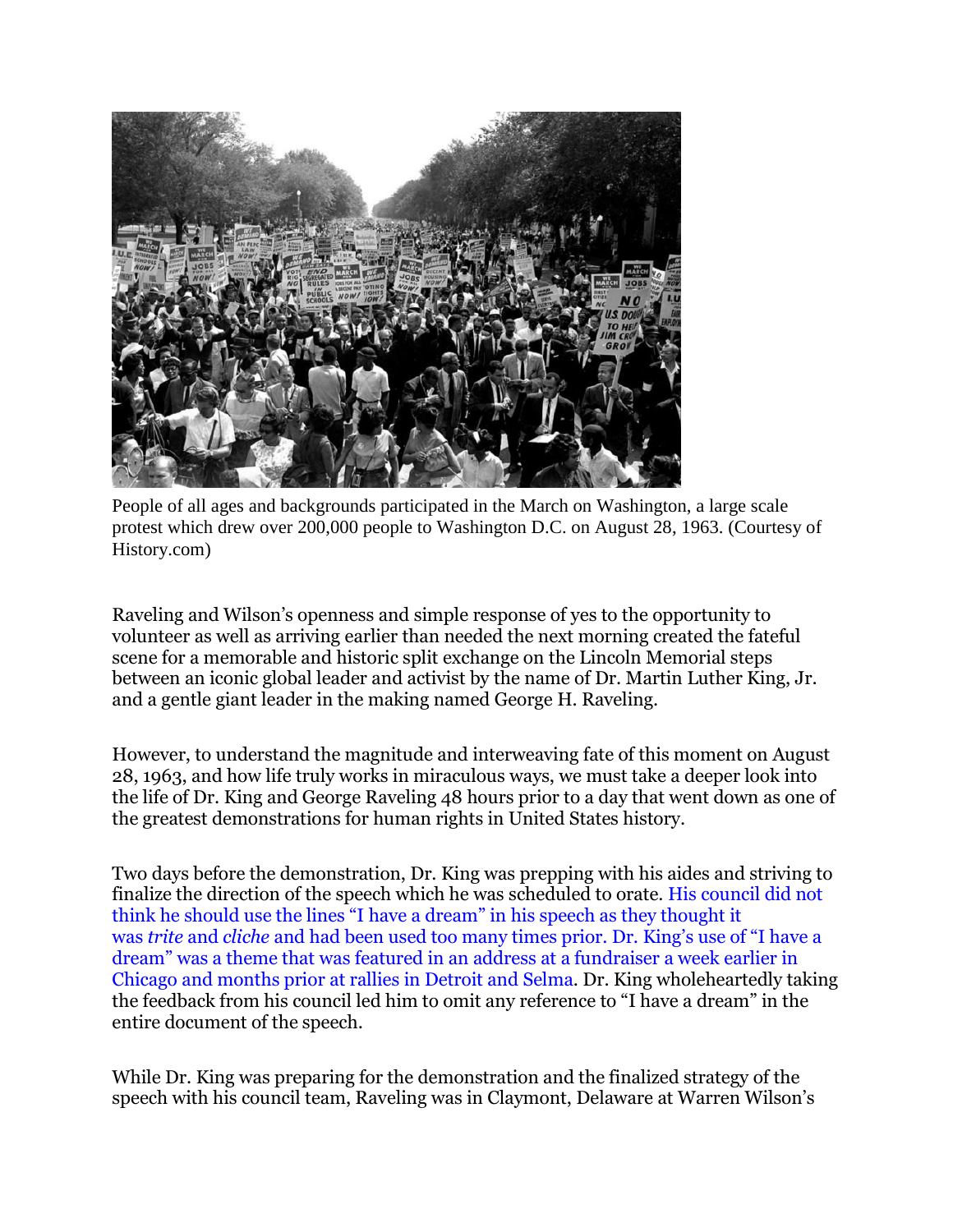family home. Dr. Woodrow Wilson, Warren's father, a prominent dentist in Wilmington, advocated during dinner with his wife Lucile, that George and Warren go to Washington, D.C. to soak in the sights and sounds of this monumental time in history. Still young and naive, the two young men had not lived enough to fully grasp why Dr. Wilson was so adamant that they be present at the March on Washington demonstrations two days later on August 28th. With Dr. Wilson's gracious lending of the car and cash, George and Warren departed, making the two hour drive from Delaware to Washington, D.C. Upon arrival they checked into a motel on New York Avenue and made their way to the Washington Monument grounds.

I their strategy by shops attending "for endows entry" to somet be settled as long as a Segro in Masissippi commot vote and = hegre in mew York believes he has octhing for which to wate. We will not be satisfied until justice rolls down ifke waters and righteousnoss like a mighty stream. And so today, let us go back to our communities as mombers of the inrernational association for the advancement of creative dissatisfaction. Let us go back and work with all the strength we can muster to get strong sivil rights legislation in this season of demptiss. Let us ge devn<br>single this place to ascend other peaks of purpose. Let us descend from this mountaintop to climb other hills of hope. I am not unmindful that some of you have come here out of excessive trials and tribulation. Some of you have come fresh from narrow jail ells. Some of you have come from dress where your quest for freedom left battered by the storms of persecution and staggered by the winds of ice brutality. You have been the veterans of creative suffering. towe to work with the faith that uncerned auffering is redemptive. this fold, we will be able to have out of the mountain

After Dr. Martin Luther King, Jr. delivered his famous "I Have a Dream" speech on August 28, 1963, a twenty-six year old Raveling approached Dr. King, asking if he could have his copy of the speech. For 53 years, George H. Raveling has been the guardian of one of the most precious documents in American history.

For Raveling to become the guardian of Dr. King's speech we are presented with so many what ifs and the beauty of fate…

*What if the Wilson family did not urge son Warren and George to take in the demonstration?*

*What if Dr. King did not deviate from the planned written speech and does not ad-lib the "I Have a Dream" section?*

*What if gospel singer Mahalia Jackson, a close confidant to Dr. King, who stood behind him at the podium as he spoke that day did not encourage him to tell the people about the dream? Would the speech still have the impact as one of the greatest orator compositions in history that changed America's consciousness?*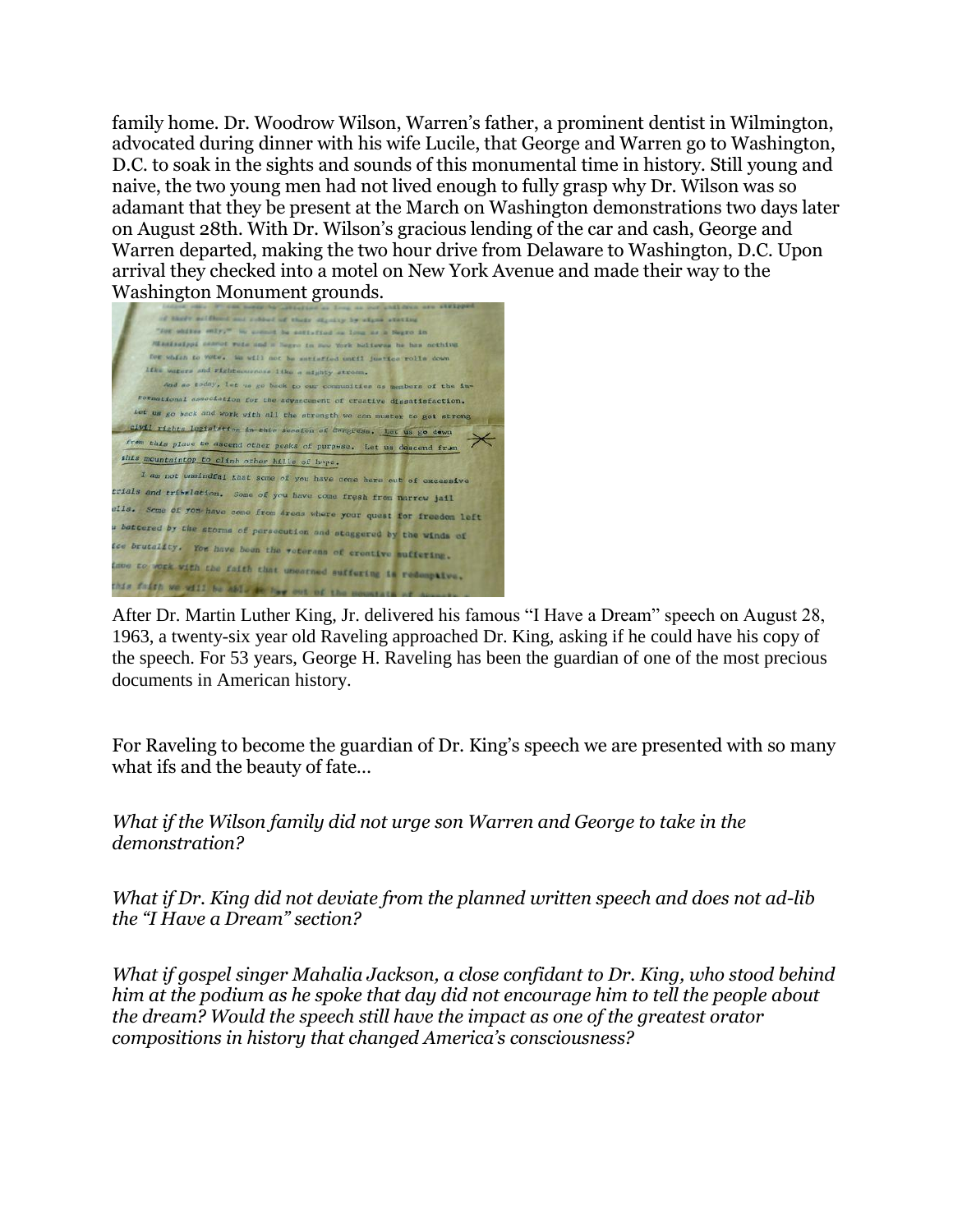*What if the organizers did not allow Dr. King to go over the assigned five minute designated speech limit that other presenters had to abide by?*

*What if Raveling and Wilson did not show up the evening before at the Washington Monument grounds or earlier than needed on the morning of the demonstration, would they have still been assigned to handle podium security volunteer duties on the steps of the Lincoln Memorial?*

*And what if after Dr. King ends with his grand crescendo lines "Free at last! Free at last! Thank God Almighty we are free at last!" Raveling does not approach Dr. King asking for his copy of the speech?*

While there are so many what ifs, the reality becomes clear that all these instances were destined to happen. That George H. Raveling was in the right place at the right time and seized the opportunity. The speech exchange between two extraordinary souls becomes an unconscious passing of the civic duty torch.

For twenty years Raveling housed the speech as we know today as "I Have a Dream," in an autographed copy of President Harry S. Truman's autobiography. It was not until Raveling took the coaching job with the Iowa Hawkeyes in 1983 and was interviewed by a reporter from the *Cedar Rapids Gazette* named Bob Denney who was doing a piece on Raveling being the first African American head basketball coach in Iowa history that it became public knowledge that he was the guardian and keeper of this precious and historic document.



The famous theme of "I Have a Dream" in Dr. King's August 1963 monumental speech at the March on Washington demonstration was never referenced in the original manuscript that Dr. King read from.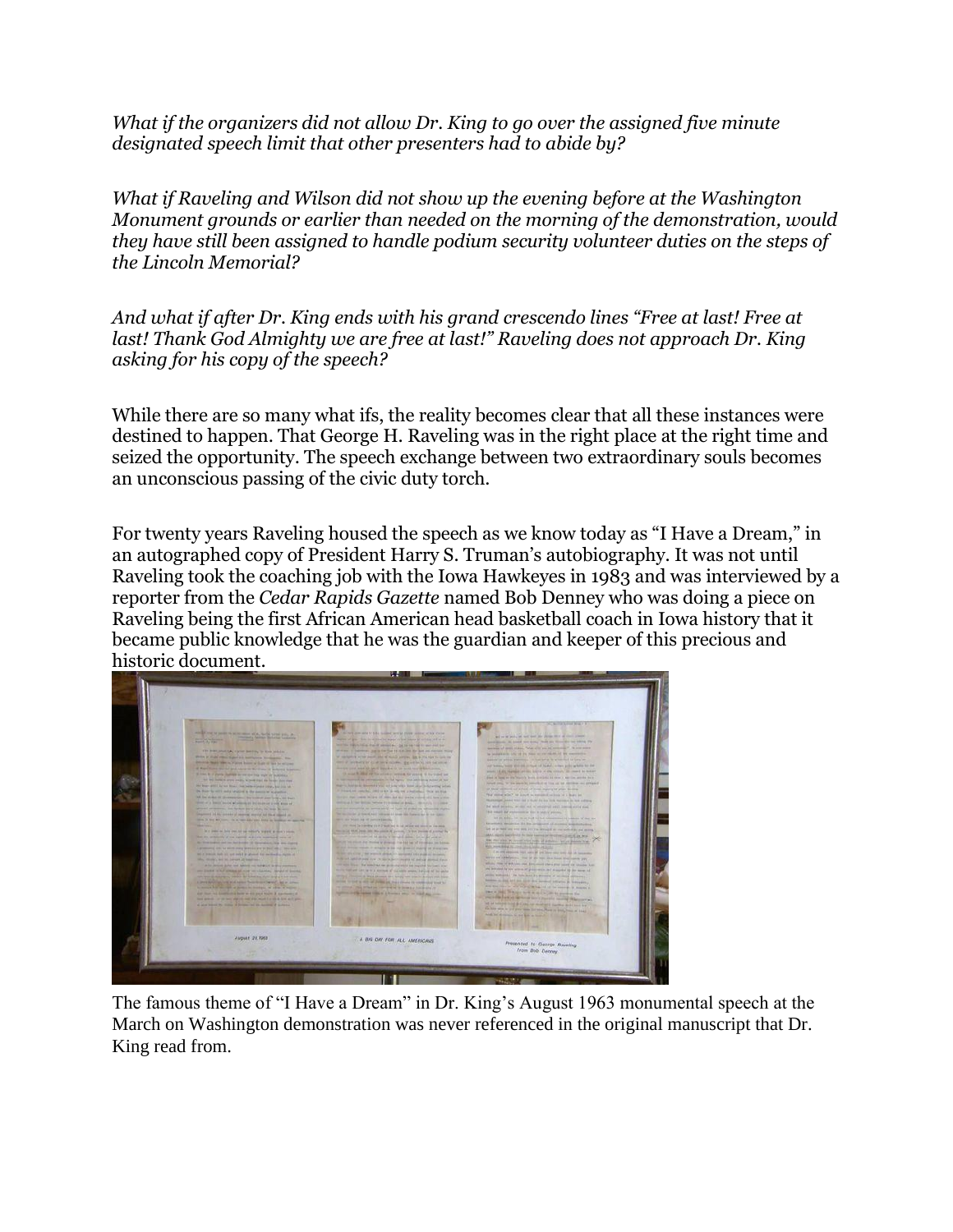When questioned, what made you ask Dr. King for the speech, Raveling smiles and asserts, "I have no idea why I even asked him for the speech. But I'm sure glad that I did."



For 53 years, "Coach" George H. Raveling has been the safe keeper of the speech our society has come to know as "I Have a Dream."

After living through history, traveling the globe, accumulating countless of honors and being a positive difference maker in the lives of thousands, how does "Coach" George H. Raveling now at seventy-nine years old view the 1963 movement, Dr. King's legacy and the state of humanity. The following conversation was conducted with Mr. Raveling in Los Angeles, California.

## **Q. What leadership qualities have you learned from Dr. King and incorporated into your living?**

**A.** In my opinion the best form of leadership is servant leadership. At the end of the day your fundamental responsibility is to serve those who you lead. With that as the foundation, you figure out the needs of the group as a whole as well as the needs of the group from an individual standpoint. So the needs in Selma, Alabama might be different than the needs in Jackson, Mississippi, or for the people in Detroit and D.C. But as you go along, the one thing that becomes crystal clear for a servant leader is that it is never about ME and always about WE. I think it becomes incumbent upon you as a leader to ask yourself and figure out how can I best serve the needs of those individuals who are followers. The minute you embrace servant leadership, it defines your leadership style.

#### **Q. With our society still dealing with many of the same issues Dr. King passionately spoke about 53 years ago, has his vision and humanity's call to action become stagnated?**

**A.** I do not think so. What it says to me is how complex the dream is. Particularly when you step out of the dream and start to pursue the dream, that is when you begin to face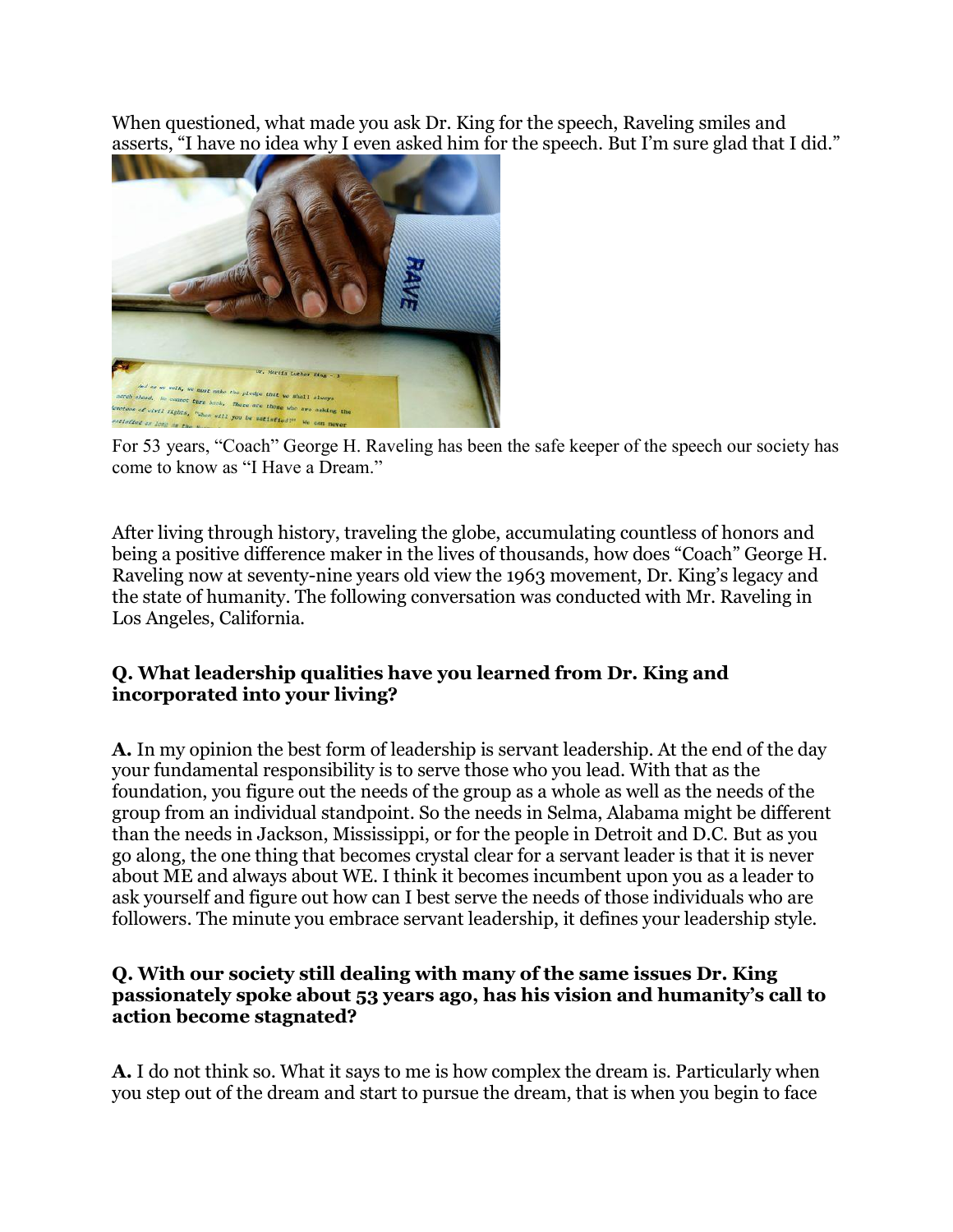life realities. We find out that a lot of dreams are more complex than we realize, when we first conceive the idea. I can understand why people would feel frustrated that we are still grappling with the same issues and that the dream has not come to its conclusion. But not all dreams are ultimately fulfilled. There are no finish lines in some dreams. To me, what we have learned is this is going to be an ongoing struggle to make the dream a reality. And I think we have realized that dreams come with a lot of complexities. But just the fact that Dr. King said he had a dream and people bought into the dream, they also learned a valuable lesson is when you buy into a dream—you buy into it wholeheartedly. And there is a price that you pay for buy in. I am not too sure when it is all said and done that we are not better off in that we have not fully achieved the dream. I think what it does as the dream moves from generation, to generation, it continues to keep people focused and committed on the vision. Also the speech itself is an enduring mechanism for us because every bit is applicable today as it was 53 years ago. And maybe that is the way it should be where we hear this voice from the distance crying I Have a Dream and it keeps the dream central in our minds. So maybe the fact we have not fully achieved the dream is more of an advantage than a disadvantage.

#### **Q. What are your feelings on today's athletes using their platforms to speak out against injustices and bringing awareness to social and political issues?**

**A.** We have to be careful when we signal just athletes. I think athletes are just part of our overall social structure. Why are athletes anymore incumbent to speak out than ministers, teachers, judges, the everyday civilian? [What I think athletes do is remind us](https://medium.com/coaching-for-success/when-athletes-become-activists-4b3f5b15852c#.y93obipxh)  [that we all have a civic responsibility to speak out against injustice and inequality.](https://medium.com/coaching-for-success/when-athletes-become-activists-4b3f5b15852c#.y93obipxh) Some people have a better platform than others to get their message heard. But at the same time, human beings are probably in the best position they have ever been in during the history of world. Due to technology, a sixteen year old kid in Bombay, India can have his voice heard instantly all over the world, if he has a powerful enough message[.A good](http://www.npr.org/sections/thetwo-way/2016/08/21/490818153/brother-of-omran-daqneesh-bloodied-syrian-boy-pictured-in-viral-photo-has-died)  [example, the last couple days, the news has constantly showed the child from Syria](http://www.npr.org/sections/thetwo-way/2016/08/21/490818153/brother-of-omran-daqneesh-bloodied-syrian-boy-pictured-in-viral-photo-has-died)  [sitting with blood all over him. The child did not have to say anything, but the picture](http://www.npr.org/sections/thetwo-way/2016/08/21/490818153/brother-of-omran-daqneesh-bloodied-syrian-boy-pictured-in-viral-photo-has-died)  [told a powerful story.](http://www.npr.org/sections/thetwo-way/2016/08/21/490818153/brother-of-omran-daqneesh-bloodied-syrian-boy-pictured-in-viral-photo-has-died) So today, I think what we have to come to grips with is that we all have a responsibility to be part of the solution. And how we manifest that should be left up to each individual. I think we get ourselves in trouble when we begin to think that one size fits all. There are a variety of ways a person can contribute, but contribute they must.

### **Q. What does the speech and Dr. King's legacy mean to you?**

**A.** I think that when I look back on it now, it really has been a constant reminder to me of the true value a dream has and the responsibilities that come with having a dream. The relevance that a dream can play in a person's life. I have learned to help be a Dream Maker. To assist people in turning their dreams into realities. It is no question that it has caused me to reevaluate how I live my life and what I believe my contributions to society should be.